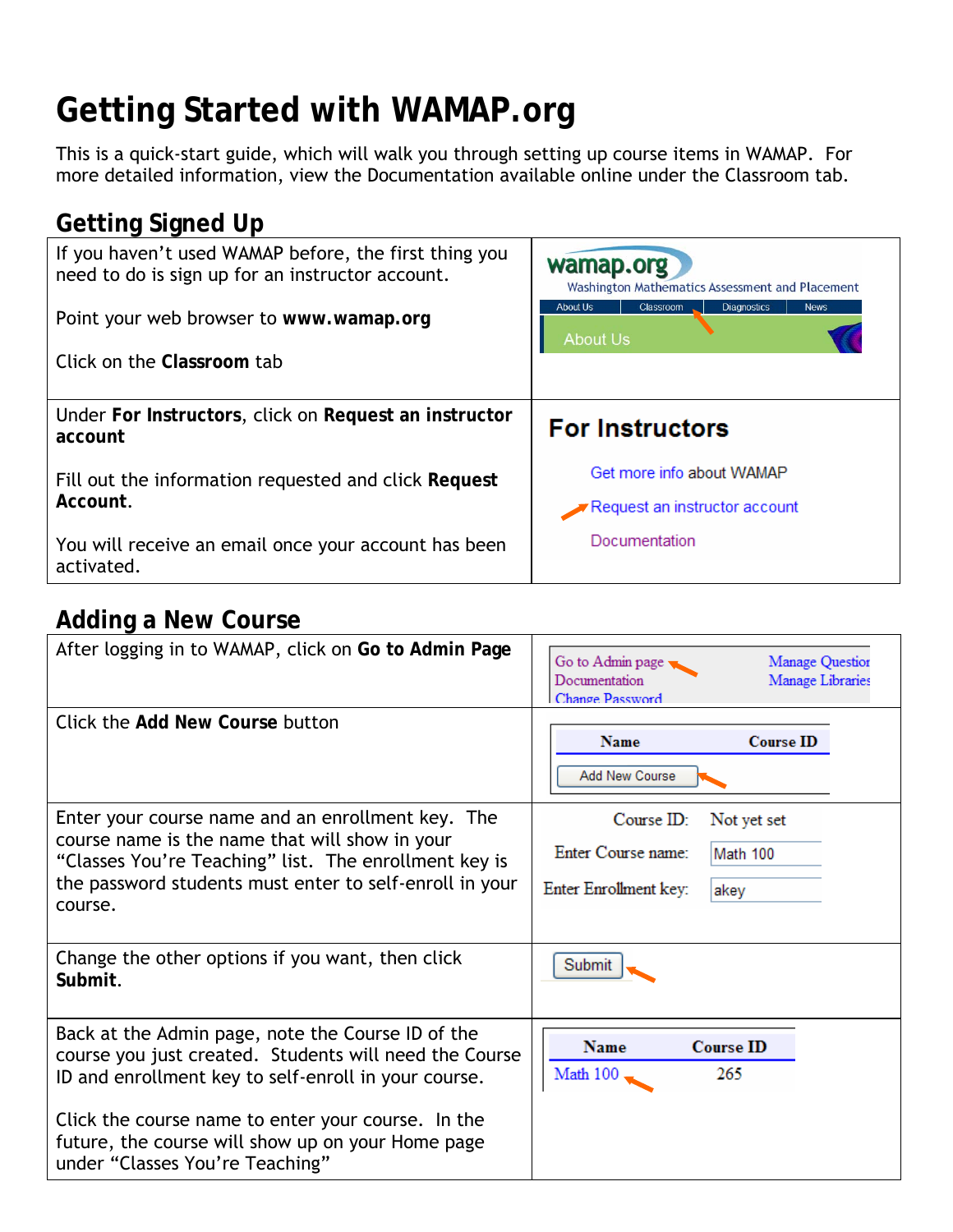## **The Course Page**

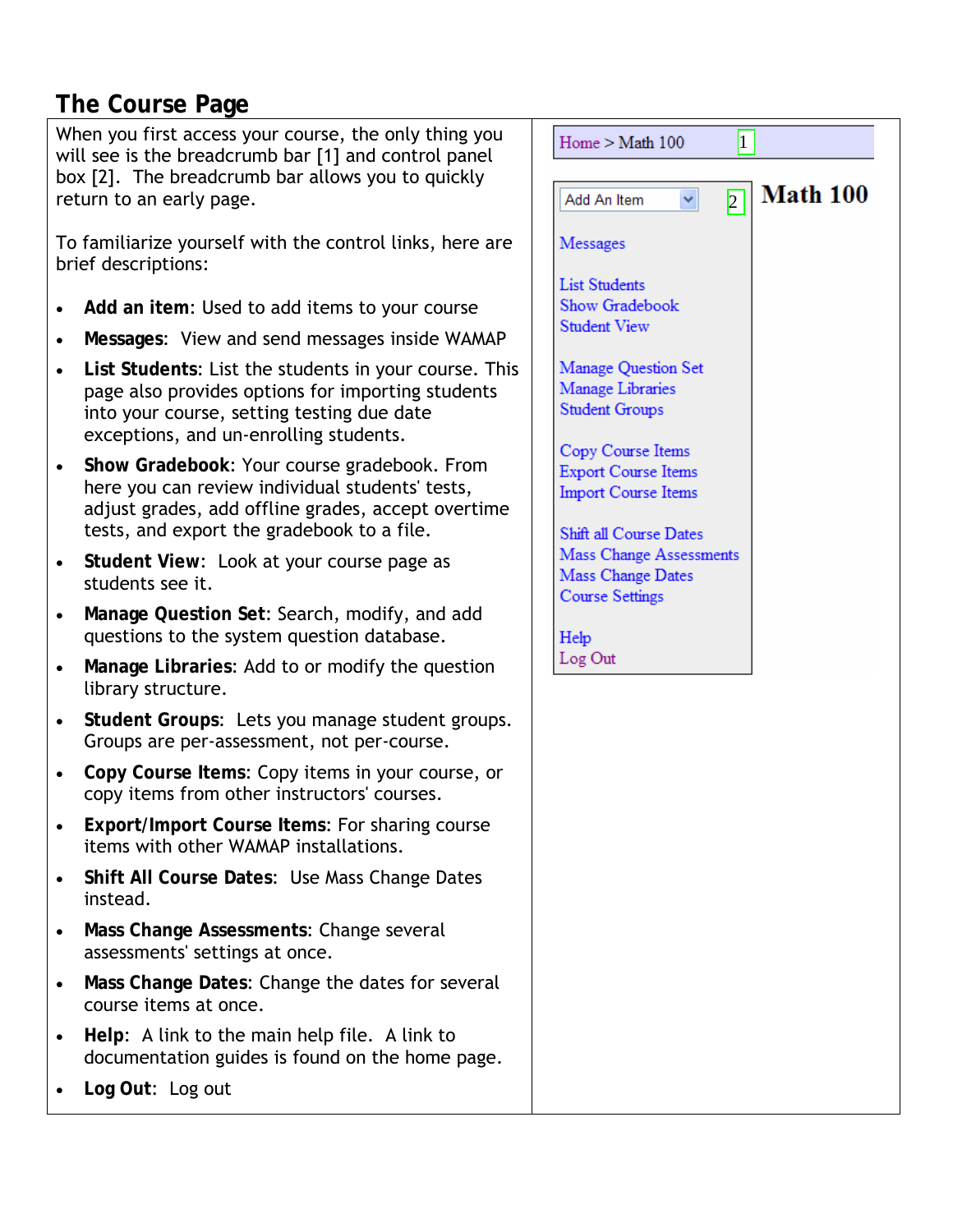# **Adding a Block or Folder**

Blocks are used to group similar items, by chapter or week, for example. This allows you to hide from students a set of items by date. Teachers will see non-current blocks collapsed, keeping the course page cleaner.

| Select Block from the Add an Item pulldown                                                                                                                          | Add An Item<br>Add An Item<br><b>Add Assessment</b><br><b>Add Inline Text</b><br><b>Add Linked Text</b><br>Add Forum<br><b>Add Block</b> |                                                                                                                                    |
|---------------------------------------------------------------------------------------------------------------------------------------------------------------------|------------------------------------------------------------------------------------------------------------------------------------------|------------------------------------------------------------------------------------------------------------------------------------|
| Enter a Title for the block, e.g. Chapter 1                                                                                                                         | Title:                                                                                                                                   | Enter Block name here                                                                                                              |
| Select Available After/Until dates. You can click the<br>calendar icon to pop up a calendar.                                                                        | Available After:                                                                                                                         | $\bigcirc$ Always until end date<br>$\bigcirc$ Now<br>⊙ 04/18/2007<br>$\frac{1}{2}$ at 7:48 pm                                     |
| Select how you want the block to display when<br>available and when not available. Expanded and                                                                     | Available Until:                                                                                                                         | ○ Always after start date<br>04/25/2007<br>$\frac{1}{2}$ at 6:48 pm<br>◉                                                           |
| Collapsed blocks display their contents on the course<br>page; Folders link to a new page showing the contents.                                                     | When available:                                                                                                                          | Show Expanded<br>◯ Show Collapsed<br>$\bigcirc$ Show as Folder                                                                     |
|                                                                                                                                                                     | When not available:                                                                                                                      | <b>I</b> Hide from Students<br>$\bigcirc$ Show Collapsed/as folder                                                                 |
| Change the block colors if you want, then click<br>Submit.                                                                                                          | Submit                                                                                                                                   |                                                                                                                                    |
| You will be returned to the course page, and you<br>should see your block. If the block is collapsed, click<br>the title or the Expand button to show the contents. | $1 -$<br><b>Chapter</b>                                                                                                                  | Expand<br>Currently Hidden. Showing Expanded Apr 18, 2007, 7:48<br>pm to Apr 25, 2007, 6:48 pm Isolate   Modify   Delete   NewFlag |

Inside your block, you will find an **Add an Item** pulldown that you can use to add items directly to the block. You can also use the rearrangement pulldown boxes above course items to rearrange items on the course page or move items into or out of blocks.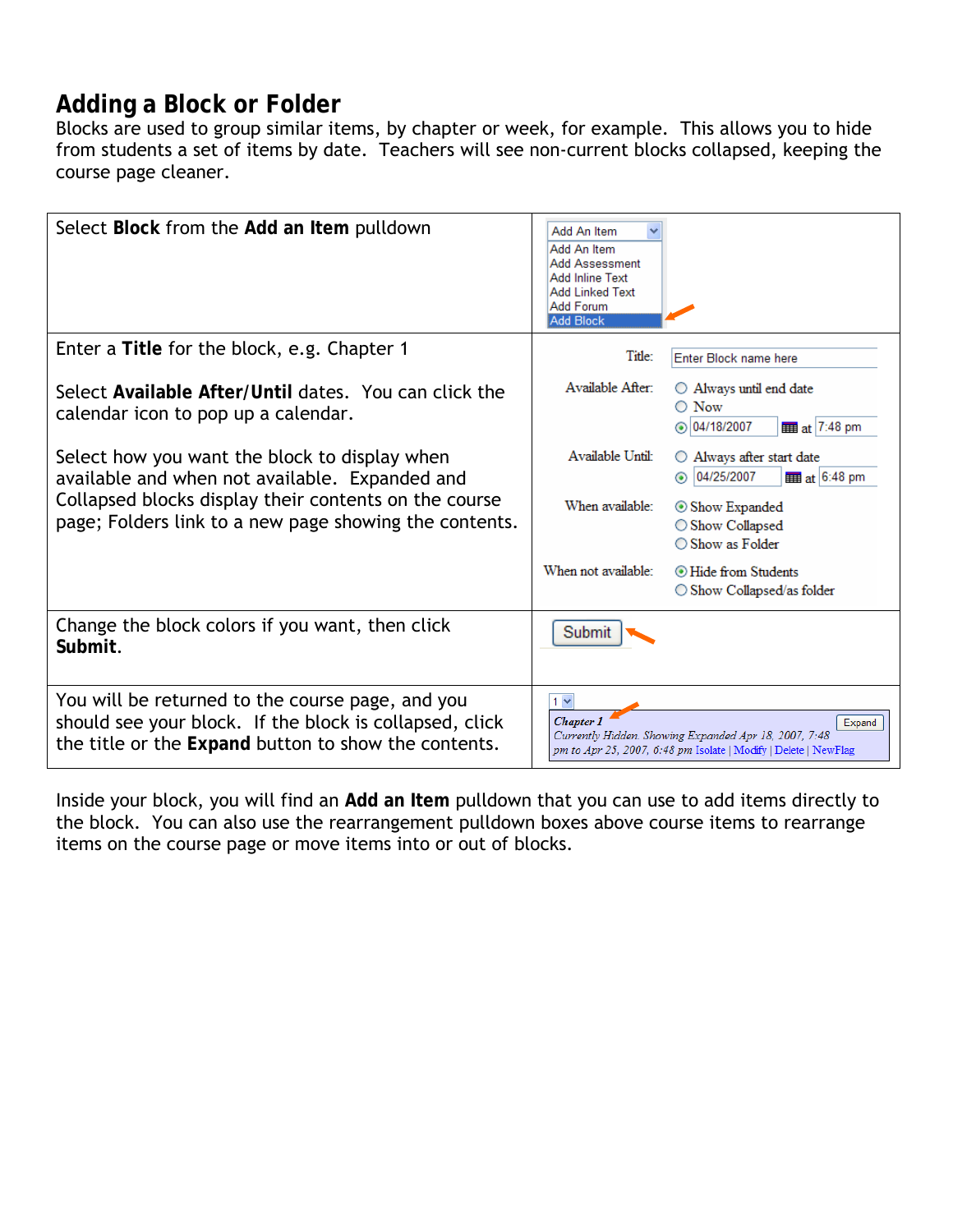#### **Adding a Text Item: Announcements, Written Docs, Files, etc.**

Text Items allow you place text on the course page or links to a webpage or file. This is good for announcements, posting course information, posting assignment files, etc.

WAMAP has two types of text items: **Inline Text** and **Linked Text**.

Inline text displays on the course page. Links to one or more files can be included.

Linked text includes a summary on the course page, then a link to more text, a webpage, or a single attached file.

| Select Add Inline Text from the Add an Item pulldown                                                                                                                                                                                                                                                                 | Add An Item<br>Add An Item<br>Add Assessment<br><b>Add Inline Text</b><br>Add Linked Text                                                                                                                                                                                                             |
|----------------------------------------------------------------------------------------------------------------------------------------------------------------------------------------------------------------------------------------------------------------------------------------------------------------------|-------------------------------------------------------------------------------------------------------------------------------------------------------------------------------------------------------------------------------------------------------------------------------------------------------|
| Enter a Title for the item, like "Welcome to the Class"<br>Enter your text in the text editor provided [1]. The<br>editor will allow you to format your text item. The<br>editor has been extended with support for math and<br>graphs.                                                                              | Text<br>v B I U S   x x   亀 X 亀 い C  <br>Times New Roman $\vert \mathbf{v} \vert \vert 3$ (12 pt) $\vert \mathbf{v} \vert \vert$ Normal<br>■ 巨田伊建 西侧 一●四田◇ ?[1] 2}∑發 ポ<br>5<br>Enter text here<br>$\vert$ 1                                                                                           |
| To add math, click the $(\Sigma^+)$ button [2]. This will enter<br>a red box with back-ticks $($ $)$ into the editor. Type in<br>your math using calculator-style notation [3], for<br>example $x^2/5$ . Click outside the red box, and the<br>math will render [4]<br>To add a graph, click on the graph button [5] | Path: body » p<br>Here's an equation $x^{3+5/x}$<br> 3 <br>Here's an equation $x^3 + \frac{5}{x}$<br>$\vert 4 \vert$                                                                                                                                                                                  |
| Attach files, if desired.<br>Select Available After/Until dates.                                                                                                                                                                                                                                                     | <b>Attached Files:</b><br>New file <sup>*</sup> :<br>Browse<br>Description:<br>Add / Update Files<br>Available After:<br>O Always until end date<br>$\odot$ 04/18/2007<br>$\frac{1}{2}$ at 6:58 pm<br>Available Until:<br>O Always after start date<br>$\odot$ 04/25/2007<br>$\frac{1}{2}$ at 6:58 pm |
| Click Submit.                                                                                                                                                                                                                                                                                                        | Submit                                                                                                                                                                                                                                                                                                |
| You will be returned to the course page, and you will<br>see your text item displayed.                                                                                                                                                                                                                               | $\overline{2}$<br><b>Welcome to the Class!</b><br>Showing until: Apr 25, 2007, 6:58 pm Modify   Delete<br>Hi Everyone!                                                                                                                                                                                |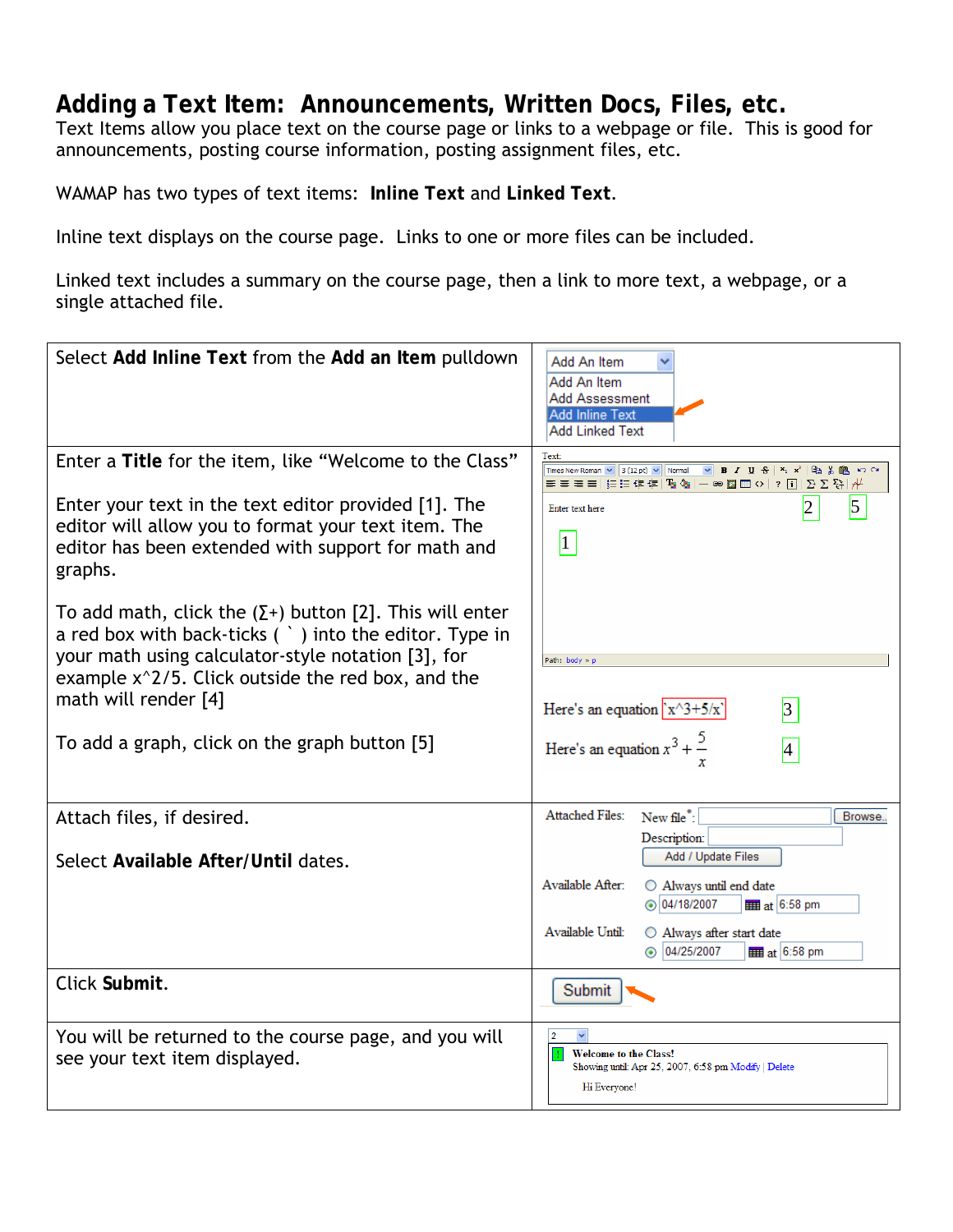## **Copying Items from Another Course**

Copying assessments and other items from a template course or a colleague's course is the quickest way to get assessments into your course.

| Click the Copy Course Items link on the course page                                                                                                                                                                                                                     | Copy Course Items<br><b>Export Course Items</b><br><b>Import Course Items</b>                                                                                                                                                                       |
|-------------------------------------------------------------------------------------------------------------------------------------------------------------------------------------------------------------------------------------------------------------------------|-----------------------------------------------------------------------------------------------------------------------------------------------------------------------------------------------------------------------------------------------------|
| Select a course to copy from by expanding the tree<br>nodes and selecting a course, then clicking "Select<br>Course Items". If the course is marked with $\circledcirc$ , then<br>you will need to provide the owner's enrollment key to<br>copy items from the course. | Course List<br>$ \bigcirc$ This Course<br>$-\boxed{+}$ My Courses<br>$ \boxed{+}$ My Group's Courses<br>$\overline{+}$ Other's Courses<br>$\Box$ Template Courses<br>Template - Business Calc - Berres<br>$-$ O Template - Differential Calc - Stew |
| <b>Click Select Course Items</b>                                                                                                                                                                                                                                        | Select Course Items                                                                                                                                                                                                                                 |
| Use the checkboxes to select the items you want to<br>copy into your course. If you want, you can also opt to<br>copy course settings and gradebook scheme.                                                                                                             | Check/Uncheck All: □<br>Type<br>Homework Setup<br><b>InlineText</b><br>InlineText<br>Note on entering answers<br>Review<br>Assessment<br>$\Box$ Riock<br>Chanter 7 Demostries an                                                                    |
| Select whether you want to copy the items onto your<br>main course page, or into an existing block.                                                                                                                                                                     | Add to block:<br>Main Course Page                                                                                                                                                                                                                   |
| <b>Click Copy Items</b>                                                                                                                                                                                                                                                 | Copy Items                                                                                                                                                                                                                                          |
| The item you copied is now on your course page.                                                                                                                                                                                                                         | 2 <br>Review<br>Available Sep 20, 2006, 11:00 am until Sep 27, 2006, 1:00 pm<br>Modify Questions   Modify Settings   Delete<br>Algebra and Precalc review                                                                                           |
| After copying items, you will probably want to use the<br>Mass Change Dates page to change the items' dates,<br>and may want to use the Mass Change Assessments<br>page to change the assessment settings for the items<br>you've copied.                               | Shift all Course Dates<br>Mass Change Assessments<br>Mass Change Dates<br><b>Course Settings</b>                                                                                                                                                    |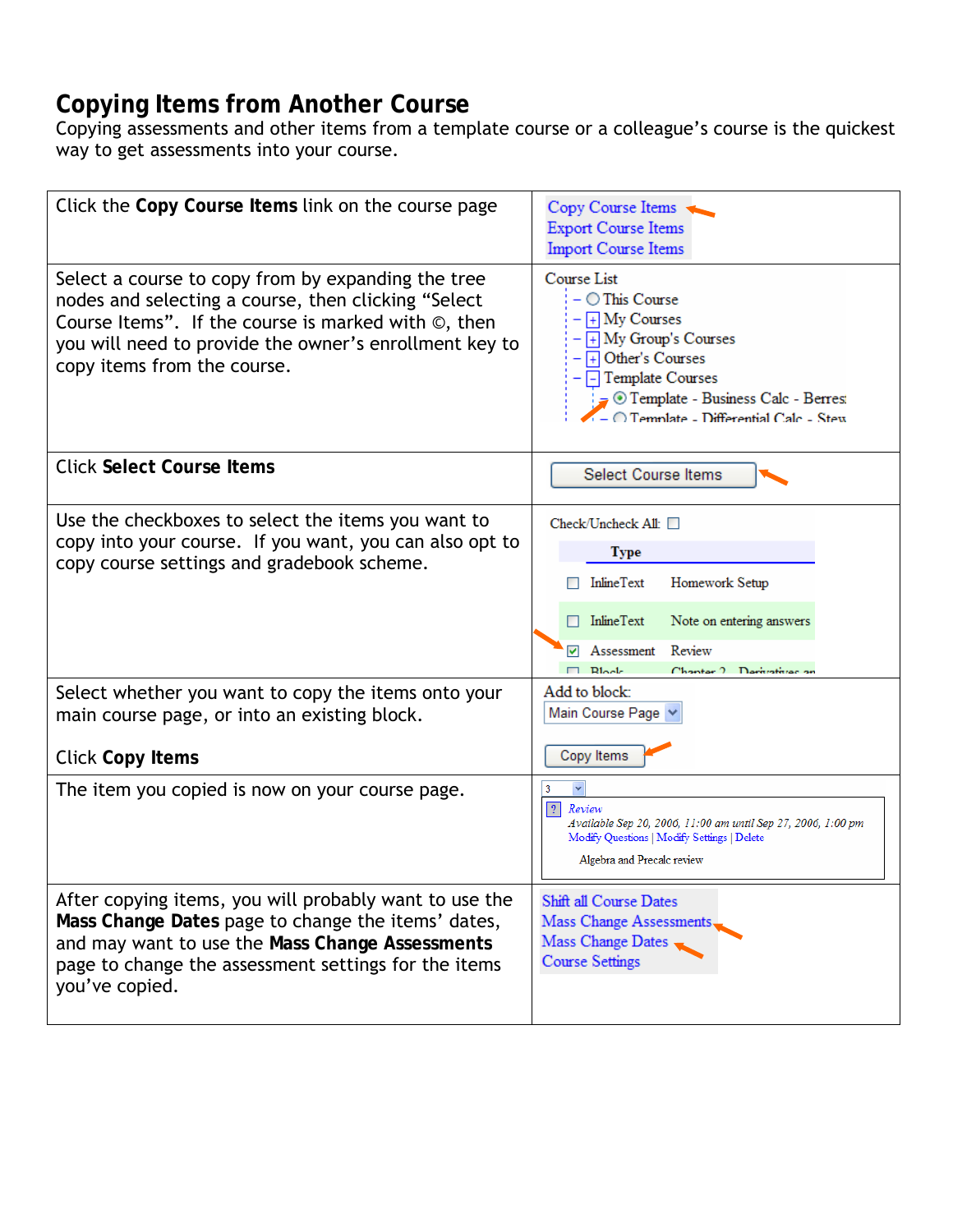#### **Creating an Assessment**

Assessments are computer-gradable tests, homework sets, practice problems, etc.

| Select Add Assessment from the Add an Item<br>pulldown                                                                                                                                                                                                                                                                                                                                                         | Add An Item<br>Add An Item<br><b>Add Assessment</b><br><b>Add Inline Text</b>                                                                                                                                                                                                                                                                                                                                                                                           |
|----------------------------------------------------------------------------------------------------------------------------------------------------------------------------------------------------------------------------------------------------------------------------------------------------------------------------------------------------------------------------------------------------------------|-------------------------------------------------------------------------------------------------------------------------------------------------------------------------------------------------------------------------------------------------------------------------------------------------------------------------------------------------------------------------------------------------------------------------------------------------------------------------|
| Enter an Assessment Name                                                                                                                                                                                                                                                                                                                                                                                       | Assessment Name:<br>Sample Test                                                                                                                                                                                                                                                                                                                                                                                                                                         |
| Enter a Summary. This will display on the course page<br>along with the assessment name.<br>Enter an Intro/Instruction. These will display at the<br>beginning of the assessment.                                                                                                                                                                                                                              | Summary:<br>Times New Roman $\sqrt{3(12 \text{ pt})}$<br>Normal<br>В<br>朝着看着 医白细胞 医心理<br>ඏ [<br>Some Sample Problems                                                                                                                                                                                                                                                                                                                                                    |
| Enter Available After and Until dates. Click the<br>calendar icon to pop up a calendar.<br>Select a Keep open for review date and time if you<br>want the assessment to stay open for review after the<br>due date. During review, students can take the<br>assessment, but it is not graded.                                                                                                                  | Available After:<br>$\bigcirc$ Always until end date<br>◯ 04/18/2007<br>$\frac{1}{2}$ at 8:45 pm<br>Available Until:<br>○ Always after start date<br>04/25/2007<br>$\frac{1}{2}$ at 7:45 pm<br>Keep open as review:<br>⊙ Never<br>○ Always after due date<br>◯ Until: 01/07/1970<br>$\frac{1}{2}$ at 4:00 pm                                                                                                                                                            |
| Select assessment options. Only the Core Options<br>usually need to be changed.                                                                                                                                                                                                                                                                                                                                | Core Options<br>Require Password (blank for<br>none):                                                                                                                                                                                                                                                                                                                                                                                                                   |
| For full descriptions of the assessment options, click<br>the help icon, $\Omega$ , at the top of the page.<br>An example set of options for homework might be:<br>Display method: Skip around<br>$\bullet$<br>Students answer one question at a time, any<br>O<br>order<br>Attempts per Problem: 3<br>Penalty per Attempt: 40%<br>40% of points are deducted for each missed try<br>Feedback method: Homework | Time Limit (minutes, 0 for no<br>10<br>time limit):<br>Display method:<br><b>Skip Around</b><br>Default points per problem:<br>10<br>Default attempts per problem (0<br>Reattempts different versions<br>for unlimited):<br>Default penalty:<br>10<br>% per missed attempt<br>Feedback method:<br>Show score on each question as it's submitted<br><b>Show Answers:</b><br>After due date (in gradebook)<br>Show hints when available?<br>☑<br>Shuffle item order:<br>ш |
| If the student doesn't like their score, this<br>0<br>allows them to try a similar problem to get full<br>credit.<br>Show answers: After 2 attempts<br>The answer is shown after 2 tries, so the student<br>0<br>can earn 20% just for putting in the right<br>answer.                                                                                                                                         | Gradebook Category:<br>Default $\sim$<br>Count:<br>⊙ Count in Gradebook<br>$\bigcirc$ Don't count in grade total<br>○ Count as Extra Credit                                                                                                                                                                                                                                                                                                                             |
| Click Submit. You will be taken to the Add Questions<br>page.                                                                                                                                                                                                                                                                                                                                                  | Submit                                                                                                                                                                                                                                                                                                                                                                                                                                                                  |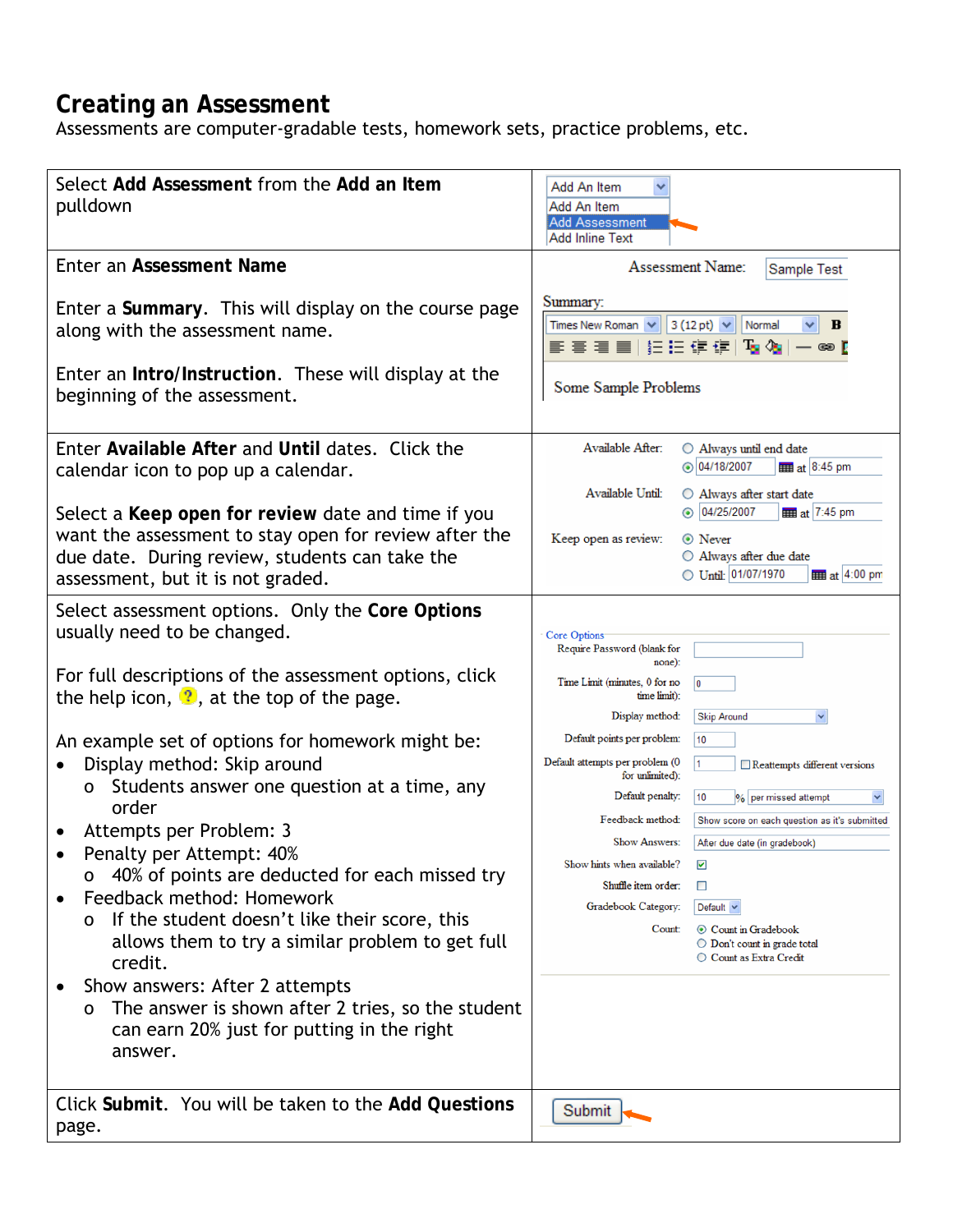# **Creating an Assessment continued: Adding Questions**

| Click the Select Libraries button                                                                                                               | <b>Potential Questions</b>                                                                                                                                        |
|-------------------------------------------------------------------------------------------------------------------------------------------------|-------------------------------------------------------------------------------------------------------------------------------------------------------------------|
|                                                                                                                                                 | <b>Select Libraries</b><br>In Libraries: Unassigned<br>Search:<br>Search all libs                                                                                 |
| In the libraries pop-up, select the library you want to<br>pull questions from.<br>Click the Use Libraries button at the bottom of the<br>page. | Root<br>Unassigned<br>Examples<br>$\Box$ Arithmetic<br>$\Box$ Whole numbers<br>$\triangledown$ Four basic ops<br>$\Box$ Long division                             |
| Click Search to list all the items in the library. Enter a<br>search term to search for specific questions.                                     | Select From /<br><b>Select Libraries</b><br>In Libraries: Four basic ops<br>Search<br>$\Box$ Search all libs $\Box$ Mine only<br>Search:                          |
| Use the checkboxes to select the questions you want to<br>use.                                                                                  | Add Selected (using defaults)<br>Check/Uncheck All:                                                                                                               |
| Use the Preview buttons to preview questions.                                                                                                   | <b>Description</b><br><b>Preview</b>                                                                                                                              |
| Click Add Selected to add the questions to the<br>assessment.                                                                                   | Four basic ops<br>Add two 2 digit whole numbers<br>Preview<br>Add two 3 digit whole numbers<br>Preview<br>▿<br>Add four whole numbers, 2,3 and 4 digit<br>Preview |
| <b>Click Done</b>                                                                                                                               | Done                                                                                                                                                              |
| You will be taken back to the course page.                                                                                                      | ? <br>Sample Test<br>Available Apr 18, 2007, 8:45 pm until Apr 25, 2007, 7:45 pm<br>Modify Questions   Modify Settings   Delete<br>Some Sample Problems           |

*Note:* While an assessment is available, you will be unable to add or remove questions or change some test options to prevent messing up the scores of students who have completed the test.